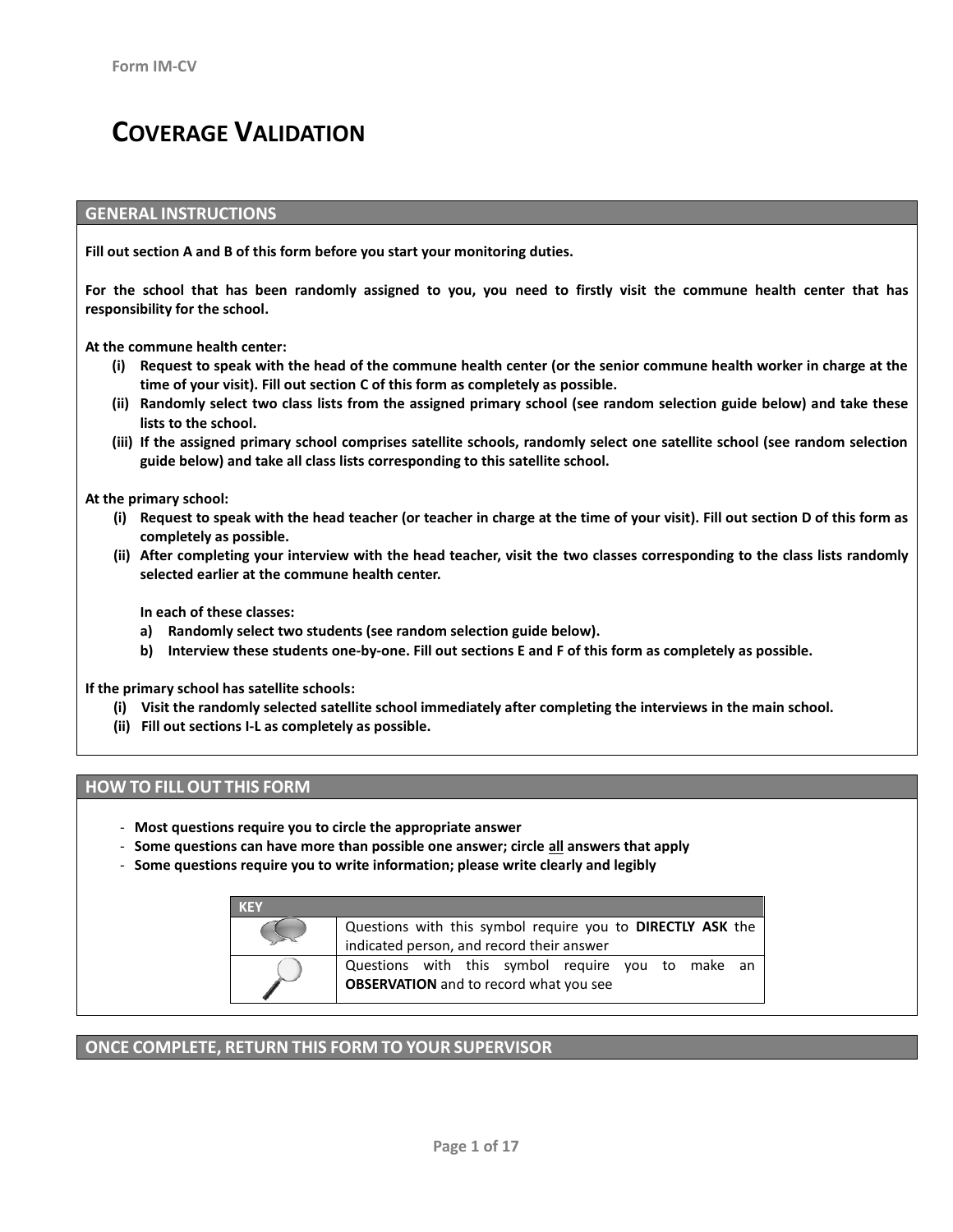## **SECTION A: Fill in the following information about you and the date/time of your visit**

|     | SECTION A: MONITOR INFORMATION |  |  |
|-----|--------------------------------|--|--|
| A.1 | Monitor Name                   |  |  |
| A.2 | <b>Monitor Phone Number</b>    |  |  |
| A.3 | Date of Visit (DD-MM-YEAR)     |  |  |

# **SECTION B: Fill in the following information about the commune health center and primary school assigned to you for monitoring**

|     | SECTION B: COMMUNE AND SCHOOL INFORMATION |  |  |
|-----|-------------------------------------------|--|--|
| B.1 | Province                                  |  |  |
| B.2 | District                                  |  |  |
| B.3 | Commune                                   |  |  |
| B.4 | School Name                               |  |  |
| B.5 | School Code                               |  |  |

## **SECTION C: Complete the following section by interviewing the head of the commune health center. If the head is not present, interview the commune health worker in charge at the time of your visit**

|     | <b>SECTION C: INTERVIEW WITH HEAD OF COMMUNE HEALTH CENTER</b> |                                                                               |
|-----|----------------------------------------------------------------|-------------------------------------------------------------------------------|
| C.1 | Did deworming happen in this                                   | A: Yes                                                                        |
|     | commune last week?                                             | B: No                                                                         |
| C.2 | Only ask if answer to C.1 is A:                                | A: April 28                                                                   |
|     | <u>Yes</u>                                                     | B: April 29                                                                   |
|     | What date did deworming                                        | $C:$ May 4                                                                    |
|     | taking place?                                                  |                                                                               |
| C.3 | Only ask if answer to C.1 is B:                                | A: Was not informed                                                           |
|     | No                                                             | B: Deworming will happen on another day instead                               |
|     | deworming<br>did<br>Whv<br>not<br>happen?                      | specify date and reason for delaying:                                         |
|     |                                                                |                                                                               |
|     |                                                                | C: Deworming already happened (specify date:                                  |
|     |                                                                | D: Not enough time to arrange deworming                                       |
|     |                                                                |                                                                               |
| C.4 | Was there a separate mop-up                                    | A: Yes; performed at the school                                               |
|     | performed<br>dav<br>in<br>the                                  | B: Yes; performed at the commune health center                                |
|     | commune?                                                       | C: Yes; performed somewhere else                                              |
|     |                                                                | (specify:)                                                                    |
|     |                                                                | D: No; there is no formal mop-up day in this commune                          |
|     |                                                                | E: Children are encouraged to attend the commune health center at any time to |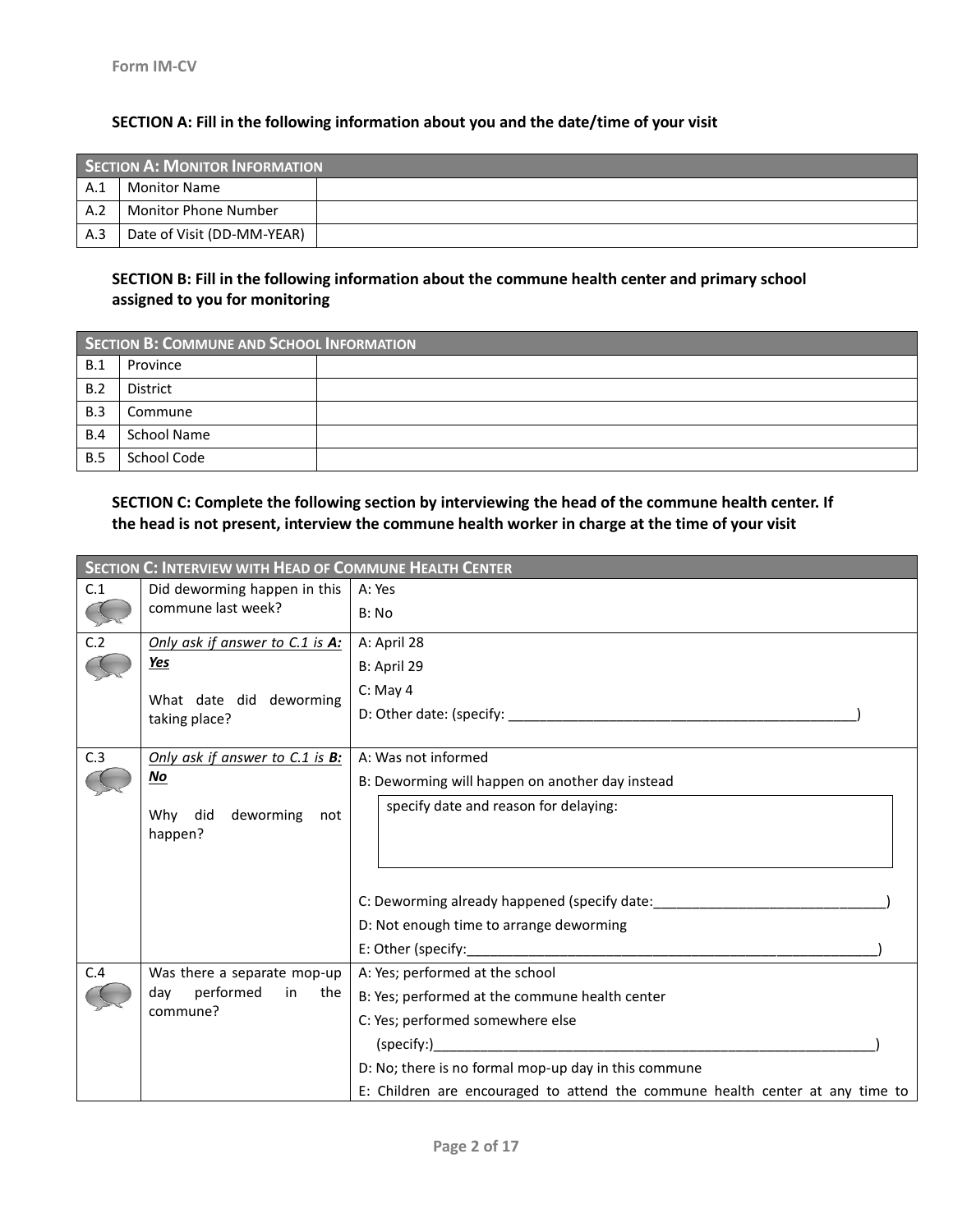|      |                                                               | receive deworming medication                                                                                                                                                                                                  |                 |                 |              |
|------|---------------------------------------------------------------|-------------------------------------------------------------------------------------------------------------------------------------------------------------------------------------------------------------------------------|-----------------|-----------------|--------------|
|      |                                                               | F: Not aware how mop-up day is arranged                                                                                                                                                                                       |                 |                 |              |
| C.5  | Ask the commune health                                        | A: Available                                                                                                                                                                                                                  |                 |                 |              |
|      | worker to show you the                                        | <b>B: Not available</b>                                                                                                                                                                                                       |                 |                 |              |
|      | commune reporting form                                        |                                                                                                                                                                                                                               |                 |                 |              |
|      |                                                               | C: No copy was kept at the commune health center $-$ the original was sent to the<br>district health center                                                                                                                   |                 |                 |              |
|      | Is it present at the commune                                  |                                                                                                                                                                                                                               |                 |                 |              |
|      | health center?                                                |                                                                                                                                                                                                                               |                 |                 |              |
| C.6  | Is the commune reporting<br>form complete?                    | A: Yes                                                                                                                                                                                                                        |                 |                 |              |
|      |                                                               | B: No                                                                                                                                                                                                                         |                 |                 |              |
|      |                                                               | C: In the process of being completed                                                                                                                                                                                          |                 |                 |              |
|      |                                                               | D: Already sent to district health center                                                                                                                                                                                     |                 |                 |              |
| C.7  | children<br>How<br>many<br>are                                |                                                                                                                                                                                                                               | # Boys          | # Girls         | <b>TOTAL</b> |
|      | enrolled in the commune,<br>according to the commune          |                                                                                                                                                                                                                               |                 |                 |              |
|      | reporting form?                                               | # of enrolled children                                                                                                                                                                                                        |                 |                 |              |
|      |                                                               |                                                                                                                                                                                                                               |                 |                 |              |
|      | Fill in the table to the right as                             |                                                                                                                                                                                                                               |                 |                 |              |
|      | completely as possible.                                       |                                                                                                                                                                                                                               |                 |                 |              |
| C.8  | many children<br>How<br>are<br>reported as being dewormed,    |                                                                                                                                                                                                                               | # Boys          | # Girls         | <b>TOTAL</b> |
|      | according to the commune                                      |                                                                                                                                                                                                                               | <b>Dewormed</b> | <b>Dewormed</b> | dewormed     |
|      | reporting form?                                               | # of children dewormed                                                                                                                                                                                                        |                 |                 |              |
|      |                                                               |                                                                                                                                                                                                                               |                 |                 |              |
|      | Fill in the table to the right as                             |                                                                                                                                                                                                                               |                 |                 |              |
|      | completely as possible.                                       |                                                                                                                                                                                                                               |                 |                 |              |
| C.9  | many<br>non-enrolled<br>How<br>children are reported as being | # of non-enrolled children<br>dewormed                                                                                                                                                                                        |                 |                 |              |
|      | dewormed, according to the                                    |                                                                                                                                                                                                                               |                 |                 |              |
|      | commune reporting form?                                       |                                                                                                                                                                                                                               |                 |                 |              |
| C.10 | Has this form (the original or a                              | A: Yes                                                                                                                                                                                                                        |                 |                 |              |
|      | copy) been submitted to the                                   | B: No                                                                                                                                                                                                                         |                 |                 |              |
|      | district health center?                                       | C: Don't know                                                                                                                                                                                                                 |                 |                 |              |
| C.11 | Only ask if answer to C.10 is                                 | A: On or before May 9                                                                                                                                                                                                         |                 |                 |              |
|      | A: Yes                                                        | E: Other (specify:                                                                                                                                                                                                            |                 |                 |              |
|      |                                                               | F: Don't know/not my responsibility                                                                                                                                                                                           |                 |                 |              |
|      | When was the form submitted                                   |                                                                                                                                                                                                                               |                 |                 |              |
|      | to the district health center?                                |                                                                                                                                                                                                                               |                 |                 |              |
| C.12 | Only ask if answer to C.10 is                                 | A: Wasn't aware that it had to be submitted to the district health center                                                                                                                                                     |                 |                 |              |
|      | <u>B: No</u>                                                  | B: Wasn't aware of the dates for submission                                                                                                                                                                                   |                 |                 |              |
|      | Why was<br>the<br>form<br>not                                 | C: Didn't have time to complete the data in time                                                                                                                                                                              |                 |                 |              |
|      | submitted?                                                    | D: Deworming wasn't completed in the commune in time                                                                                                                                                                          |                 |                 |              |
|      |                                                               | (specify:                                                                                                                                                                                                                     |                 |                 |              |
|      |                                                               | E: Other (specify: ether and a set of the set of the set of the set of the set of the set of the set of the set of the set of the set of the set of the set of the set of the set of the set of the set of the set of the set |                 |                 |              |
|      |                                                               | F: Don't know/not my responsibility                                                                                                                                                                                           |                 |                 |              |
| C.13 | the<br>commune<br>How<br>was                                  | A: Use the class lists to count the number of children dewormed in each class                                                                                                                                                 |                 |                 |              |
|      | reporting form completed?                                     |                                                                                                                                                                                                                               |                 |                 |              |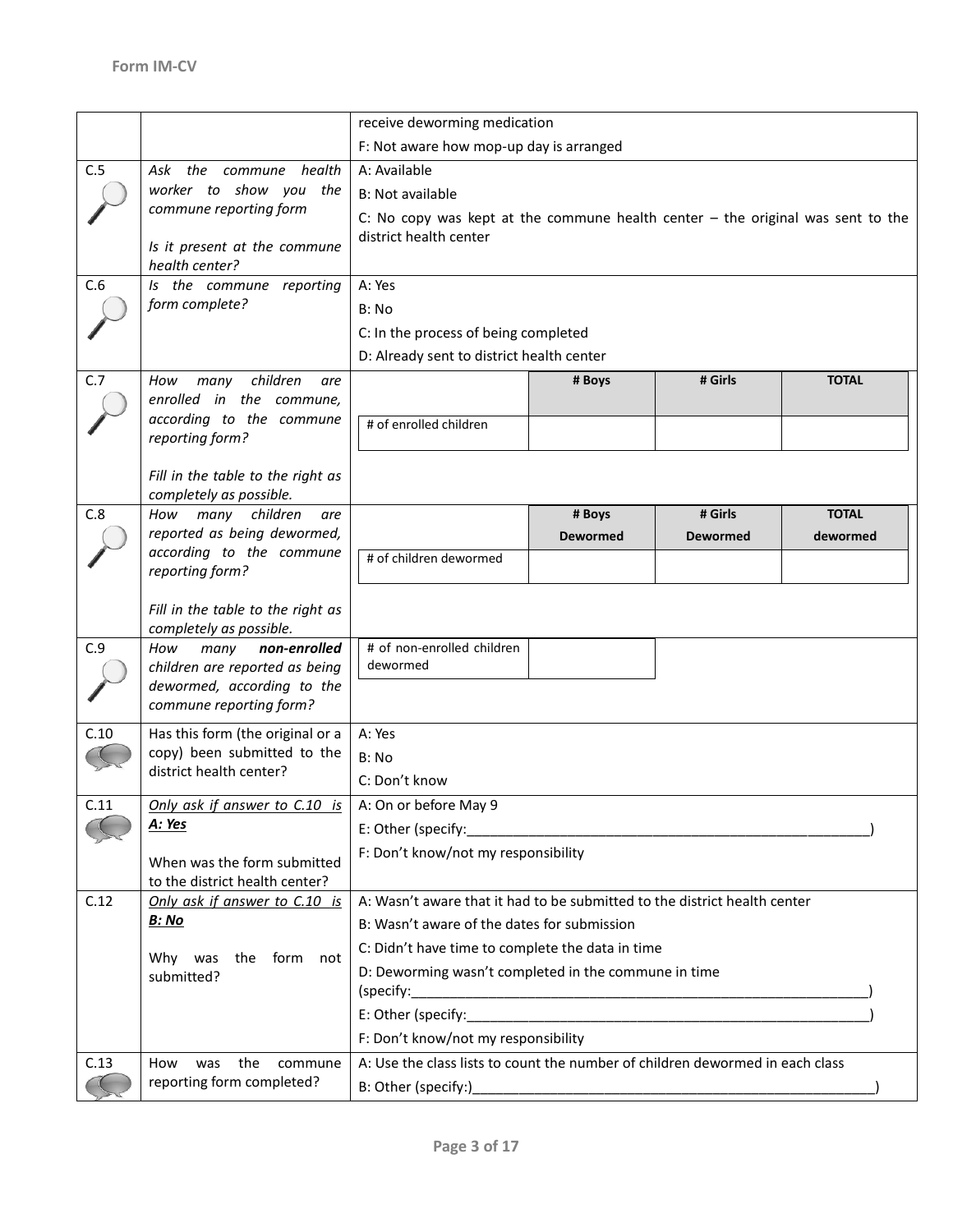|      |                                                            | C: Don't know                  |                                                                       |                         |                            |
|------|------------------------------------------------------------|--------------------------------|-----------------------------------------------------------------------|-------------------------|----------------------------|
| C.14 | Ask the commune health                                     | A: Yes                         |                                                                       |                         |                            |
|      | worker to show you the<br>individual class lists that were | B: No                          |                                                                       |                         |                            |
|      | the<br>days<br>used<br>on<br>οf                            |                                |                                                                       |                         |                            |
|      | deworming to record the                                    |                                |                                                                       |                         |                            |
|      | children for the selected                                  |                                |                                                                       |                         |                            |
|      | primary school that you will                               |                                |                                                                       |                         |                            |
|      | visit.                                                     |                                |                                                                       |                         |                            |
|      | Are these forms present at the                             |                                |                                                                       |                         |                            |
|      | commune health center?                                     |                                |                                                                       |                         |                            |
| C.15 | Only ask if answer to C.14 is B:                           |                                | A: they were discarded after the commune reporting form was completed |                         |                            |
|      | No                                                         | B: they are kept at the school |                                                                       |                         |                            |
|      | Why are these forms not                                    | C: other (specify:             |                                                                       |                         |                            |
|      | available?                                                 | D: Don't know                  |                                                                       |                         |                            |
| C.16 | Count the number of ticks in                               |                                | <b>Total # of Boys</b>                                                | <b>Total # of Girls</b> | <b>TOTAL # of children</b> |
|      | each of the class lists.                                   |                                | dewormed in                                                           | dewormed in             | dewormed in the            |
|      | Fill in the numbers in the table                           |                                | commune                                                               | commune                 | commune                    |
|      | as completely as possible.                                 | Number obtained                |                                                                       |                         |                            |
|      |                                                            | from your<br>counting of the   |                                                                       |                         |                            |
|      | If the class lists are kept at the                         | class lists                    |                                                                       |                         |                            |
|      | school, complete this table<br>when you interview the head | Number reported                |                                                                       |                         |                            |
|      | teacher (see D.8)                                          | in commune<br>reporting form   |                                                                       |                         |                            |
|      |                                                            | (see question                  |                                                                       |                         |                            |
|      |                                                            | C.8                            |                                                                       |                         |                            |
|      |                                                            |                                |                                                                       |                         |                            |

**Upon completion of the interview with the commune health worker, randomly select class lists following the system described below:** 

- **for the school (main school)** that has been assigned to you, randomly select two class lists
- **additionally, in the event that the assigned primary school comprises a satellite school, all class lists for the satellite school will be selected** 
	- o **in the event that more than one satellite school is attached to the assigned primary school, randomly select one satellite school - all class lists from this satellite school will be selected.**
- **if the class lists are kept at the school, this random selection process (for both main and satellite school) will be conducted in consultation with the head-teacher when you visit the school.**

**Request permission to take these randomly selected class lists to the schools to perform the second phase of coverage validation (tell the commune health worker that you will return them afterwards).**

 **if the commune health staff do not permit the removal of the original class lists, request copies to be made.**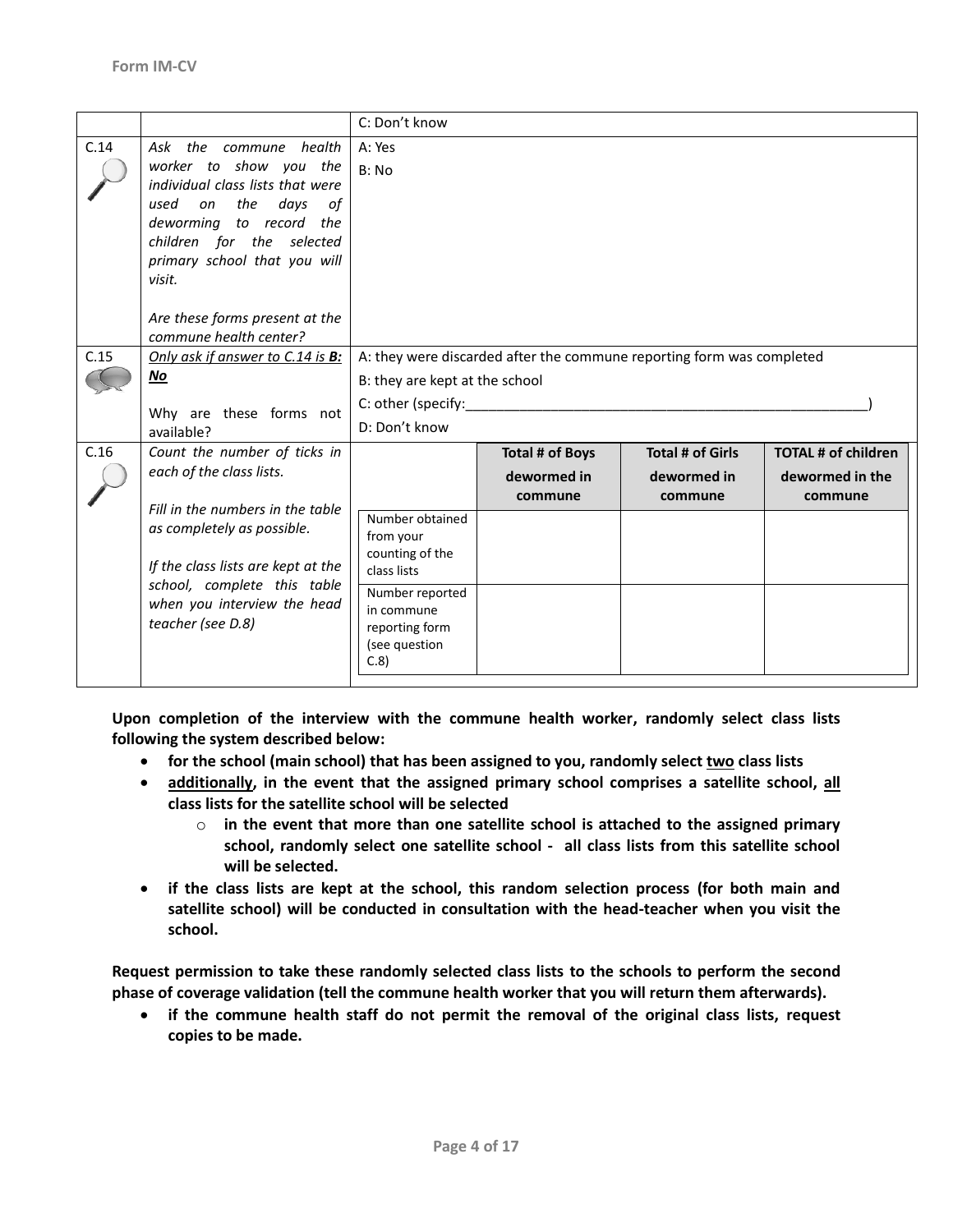**SECTION D: Complete the following section by interviewing the head teacher of the school. If the head teacher is not present, interview the teacher in charge at the time of your visit**

|     | <b>SECTION D: INTERVIEW WITH HEAD TEACHER</b>                       |                                                                                  |  |  |
|-----|---------------------------------------------------------------------|----------------------------------------------------------------------------------|--|--|
| D.1 | Did deworming happen in this                                        | A: Yes                                                                           |  |  |
|     | school last week?                                                   | B: No                                                                            |  |  |
| D.2 | Only ask if answer to D.1 is A:                                     | A: April 28                                                                      |  |  |
|     | <u>Yes</u>                                                          | B: April 29                                                                      |  |  |
|     | What date did deworming taking                                      | $C:$ May 4                                                                       |  |  |
|     | place?                                                              |                                                                                  |  |  |
|     |                                                                     |                                                                                  |  |  |
| D.3 | Only ask if answer to D.1 is B: No                                  | A: Was not informed                                                              |  |  |
|     | did<br>Why                                                          | B: Deworming will happen on another day instead                                  |  |  |
|     | deworming<br>not<br>happen?                                         | specify date and reason for delaying:                                            |  |  |
|     |                                                                     |                                                                                  |  |  |
|     |                                                                     |                                                                                  |  |  |
|     |                                                                     |                                                                                  |  |  |
|     |                                                                     | C: Deworming already happened (specify date: ___________________________________ |  |  |
|     |                                                                     | D: Not enough time to arrange deworming                                          |  |  |
|     |                                                                     |                                                                                  |  |  |
| D.4 | Was there a separate mop-up                                         | A: Yes                                                                           |  |  |
|     | day performed in the school?                                        | B: No; mop-up day was performed at the commune health center                     |  |  |
|     |                                                                     | C: No; mop-up day was performed somewhere else                                   |  |  |
|     |                                                                     |                                                                                  |  |  |
|     |                                                                     | D: No mop-up day was arranged in the commune                                     |  |  |
|     |                                                                     |                                                                                  |  |  |
| D.5 | Only ask if answer to D.4 is A:                                     | A: on May 4                                                                      |  |  |
|     | Yes                                                                 | B: any other date                                                                |  |  |
|     | When did mop-up day happen?                                         |                                                                                  |  |  |
| D.6 | Does this primary school have                                       | A: Yes                                                                           |  |  |
|     | satellite schools?                                                  | B: No                                                                            |  |  |
| D.7 | Only ask if answer to D.6 is A:                                     | A:1                                                                              |  |  |
|     | <u>Yes</u>                                                          | B: 2                                                                             |  |  |
|     |                                                                     | C: 3                                                                             |  |  |
|     | How many satellite schools are<br>there?                            | D: 4                                                                             |  |  |
|     |                                                                     | E: 5                                                                             |  |  |
|     |                                                                     | F: 6 or more (specify:                                                           |  |  |
| D.8 | Only ask if answer to D.6 is A:                                     |                                                                                  |  |  |
|     | Yes                                                                 |                                                                                  |  |  |
|     |                                                                     |                                                                                  |  |  |
|     | Fill in the information in Section<br>D-2 for each satellite school |                                                                                  |  |  |
|     |                                                                     |                                                                                  |  |  |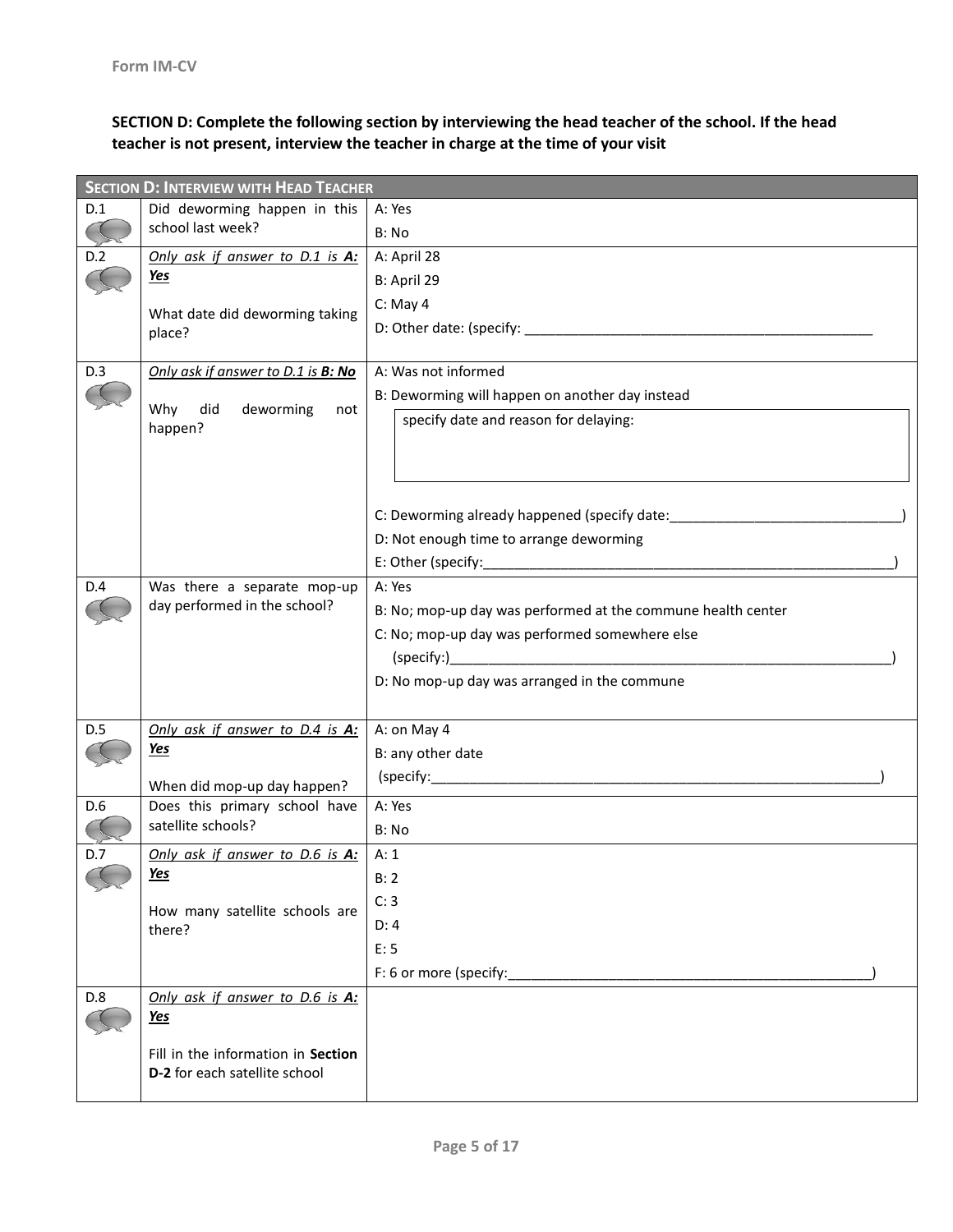| D.9 | Only complete if C.16 could not<br>be completed at the commune<br>health center.                     |  |
|-----|------------------------------------------------------------------------------------------------------|--|
|     | If the class lists used during<br>deworming are kept at the<br>school, complete the table in<br>C.16 |  |

### **SECTION D-2: Fill in the following information based on information provided by the head teacher (or teacher in charge) for question D.8**

|                | SECTION D-2: INFORMATION ABOUT SATELLITE SCHOOLS |                       |                      |                                      |                       |
|----------------|--------------------------------------------------|-----------------------|----------------------|--------------------------------------|-----------------------|
|                | Location                                         | Number<br>of Students | Number<br>of classes | Distance<br>from main<br>school (Km) | <b>Contact Number</b> |
| 1              |                                                  |                       |                      |                                      |                       |
| $\overline{2}$ |                                                  |                       |                      |                                      |                       |
| 3              |                                                  |                       |                      |                                      |                       |
| 4              |                                                  |                       |                      |                                      |                       |
| 5              |                                                  |                       |                      |                                      |                       |
| 6              |                                                  |                       |                      |                                      |                       |
| $\overline{7}$ |                                                  |                       |                      |                                      |                       |

**Request permission from the head teacher (or teacher in charge) to visit the two classes corresponding to the class lists that you randomly selected at the commune health center. If the class lists are kept at the school, conduct the random selection of the class lists in consultation with the head teacher (or teacher in charge), according to the instructions listed in section C above.**

**SECTION E. Visit the FIRST of the two classes corresponding to the two randomly selected class lists. Upon arrival at the class:**

- **explain the purpose of your visit to the class teacher**
- **randomly select two children**
	- o **choose child #5 and #10 from the class list**
	- $\circ$  if these children are not in attendance, chose the next child sequentially in the list (e.g. **if child #5 in the class list is not present, choose child #6 from the class list)**
- **ask the teacher for permission to speak with the randomly selected children. Speak with the children one-by-one outside the classroom**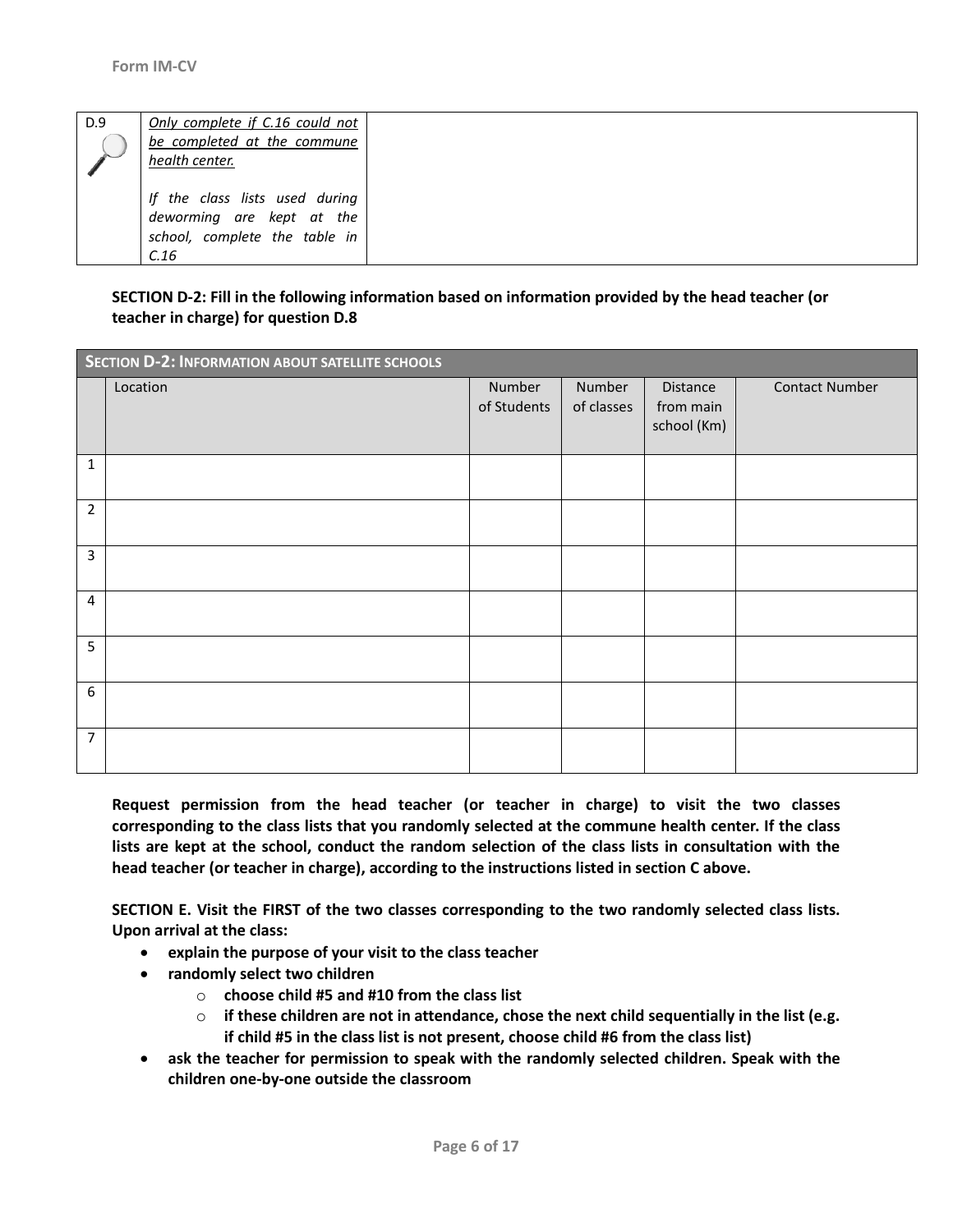|       | SECTION E: INTERVIEW WITH STUDENTS - RANDOMLY SELECTED CLASS #1                                                  |                                                                                |  |  |  |
|-------|------------------------------------------------------------------------------------------------------------------|--------------------------------------------------------------------------------|--|--|--|
|       | - Complete this section by interviewing the FIRST randomly selected child.                                       |                                                                                |  |  |  |
| E.1.1 | Is the teacher present during the                                                                                | A: Yes                                                                         |  |  |  |
|       | interview?                                                                                                       | B: No                                                                          |  |  |  |
|       |                                                                                                                  |                                                                                |  |  |  |
| E.2.1 | Did you receive medicine at school                                                                               | A: Yes                                                                         |  |  |  |
|       | last week?                                                                                                       | B: No                                                                          |  |  |  |
|       |                                                                                                                  |                                                                                |  |  |  |
| E.3.1 | Does the child's answer in E.2.1                                                                                 | A: Yes                                                                         |  |  |  |
|       | correspond to what is recorded in the                                                                            | B: No                                                                          |  |  |  |
|       | class list? (look at the class list and                                                                          |                                                                                |  |  |  |
|       | verify if the child's name is/is not<br>ticked-off in the class list)                                            |                                                                                |  |  |  |
| E.4.1 | Only ask if answer to E.2.1 is B: No                                                                             | A: I was absent last week                                                      |  |  |  |
|       |                                                                                                                  | B: I wasn't feeling well at the time                                           |  |  |  |
|       | Why did you not receive medicine                                                                                 | C: I was taking other medication at the time                                   |  |  |  |
|       | last week?                                                                                                       | D: My parents did not sign the permission form                                 |  |  |  |
|       |                                                                                                                  | E: The commune health worker wouldn't give it to me as I hadn't eaten anything |  |  |  |
|       | IF THE CHILD DID NOT RECEIVE A                                                                                   | before coming to schools                                                       |  |  |  |
|       | TABLET,<br><b>THIS</b><br>IS.<br><b>THE</b><br><b>LAST</b>                                                       | F: I didn't want to take the tablet                                            |  |  |  |
|       | QUESTION; Please thank the child                                                                                 |                                                                                |  |  |  |
|       | for their participation.                                                                                         |                                                                                |  |  |  |
| E.5.1 | Do you know what the medicine was<br>for? (do not prompt)                                                        | A: To treat worms                                                              |  |  |  |
|       |                                                                                                                  | B: To treat anything else                                                      |  |  |  |
|       |                                                                                                                  | (specify:                                                                      |  |  |  |
|       |                                                                                                                  | C: Don't know/don't remember                                                   |  |  |  |
| E.6.1 | Who gave you the medicine?                                                                                       | A: Commune health worker                                                       |  |  |  |
|       |                                                                                                                  | <b>B</b> : Teacher                                                             |  |  |  |
|       |                                                                                                                  | C: Don't know/don't remember                                                   |  |  |  |
| E.7.1 | What type of medicine was given<br>out? (prompt the child with options)                                          | A: Tablet                                                                      |  |  |  |
|       |                                                                                                                  | B: Liquid/syrup                                                                |  |  |  |
|       |                                                                                                                  | C: Injection                                                                   |  |  |  |
|       |                                                                                                                  | D: Other                                                                       |  |  |  |
| E.8.1 | Only ask if answer to E.7.1 is A:                                                                                | A: 1                                                                           |  |  |  |
|       | <b>Tablet</b>                                                                                                    | B: >1                                                                          |  |  |  |
|       | How many tablets were you given?                                                                                 | C: Don't remember                                                              |  |  |  |
| E.9.1 | Only ask if answer to E.7.1 is A:                                                                                | A: White                                                                       |  |  |  |
|       | <b>Tablet</b>                                                                                                    | B: Any other color                                                             |  |  |  |
|       |                                                                                                                  | C: Don't know/don't remember                                                   |  |  |  |
|       | Do you remember the color of the<br>tablet? (do not prompt)                                                      |                                                                                |  |  |  |
|       |                                                                                                                  |                                                                                |  |  |  |
| E.1.2 | - Complete this section by interviewing the SECOND randomly selected child.<br>Is the teacher present during the | A: Yes                                                                         |  |  |  |
|       | interview?                                                                                                       | B: No                                                                          |  |  |  |
|       |                                                                                                                  |                                                                                |  |  |  |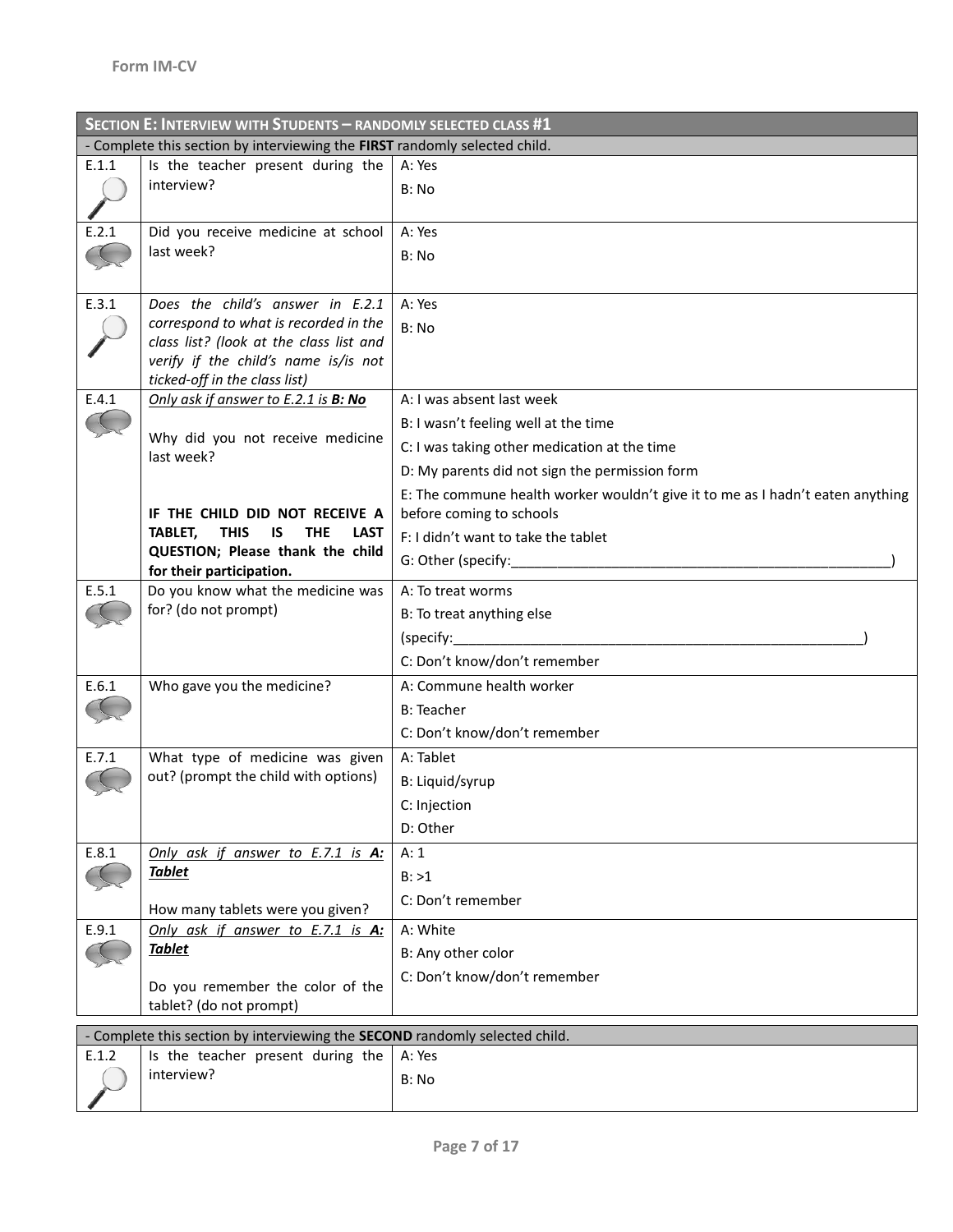| E.2.2 | Did you receive medicine at school<br>last week?                                                                                                             | A: Yes<br>B: No                                                                                            |
|-------|--------------------------------------------------------------------------------------------------------------------------------------------------------------|------------------------------------------------------------------------------------------------------------|
|       |                                                                                                                                                              |                                                                                                            |
| E.3.2 | Does the child's answer in E.2.2<br>correspond to what is recorded in the<br>class list? (look at the class list and<br>verify if the child's name is/is not | A: Yes<br>B: No                                                                                            |
|       | ticked-off in the class list)                                                                                                                                |                                                                                                            |
| E.4.2 | Only ask if answer to E.2.2 is B: No                                                                                                                         | A: I was absent last week                                                                                  |
|       | Why did you not receive medicine?                                                                                                                            | B: I wasn't feeling well at the time                                                                       |
|       |                                                                                                                                                              | C: I was taking other medication at the time                                                               |
|       |                                                                                                                                                              | D: My parents did not sign the permission form                                                             |
|       | IF THE CHILD DID NOT RECEIVE A<br>TABLET,<br><b>THIS</b><br>IS.<br><b>THE</b><br><b>LAST</b>                                                                 | E: The commune health worker wouldn't give it to me as I hadn't eaten anything<br>before coming to schools |
|       | QUESTION; Please thank the child                                                                                                                             | F: I didn't want to take the tablet                                                                        |
|       | for their participation.                                                                                                                                     |                                                                                                            |
| E.5.2 | Do you know what the medicine was                                                                                                                            | A: To treat worms                                                                                          |
|       | for? (do not prompt)                                                                                                                                         | B: To treat anything else                                                                                  |
|       |                                                                                                                                                              | (specify:                                                                                                  |
|       |                                                                                                                                                              | C: Don't know/don't remember                                                                               |
| E.6.2 | Who gave you the medicine?                                                                                                                                   | A: Commune health worker                                                                                   |
|       |                                                                                                                                                              | <b>B: Teacher</b>                                                                                          |
|       |                                                                                                                                                              | C: Don't know/don't remember                                                                               |
| E.7.2 | What type of medicine was given                                                                                                                              | A: Tablet                                                                                                  |
|       | out? (prompt the child with options)                                                                                                                         | B: Liquid/syrup                                                                                            |
|       |                                                                                                                                                              | C: Injection                                                                                               |
|       |                                                                                                                                                              | D: Other                                                                                                   |
| E.8.2 | Only ask if answer to E.7.2 is A:                                                                                                                            | A: 1                                                                                                       |
|       | <u>Tablet</u>                                                                                                                                                | B: >1                                                                                                      |
|       | How many tablets were you given?                                                                                                                             | C: Don't remember                                                                                          |
| E.9.2 | Only ask if answer to E.7.2 is A:                                                                                                                            | A: White                                                                                                   |
|       | <b>Tablet</b>                                                                                                                                                | B: Any other color                                                                                         |
|       | Do you remember the color of the<br>tablet? (do not prompt)                                                                                                  | C: Don't know/don't remember                                                                               |

**SECTION F. Visit the SECOND of the two classes corresponding to the two randomly selected class lists. Upon arrival at the class:**

- **explain the purpose of your visit to the class teacher**
- **randomly select three children**
	- o **choose child #5 and #10 from the class list**
	- o **if these children are not in attendance, chose the next child sequentially in the list (e.g. if child #5 in the class list is not present, choose child #6 from the class list)**
- **ask the teacher for permission to speak with the randomly selected children. Speak with the**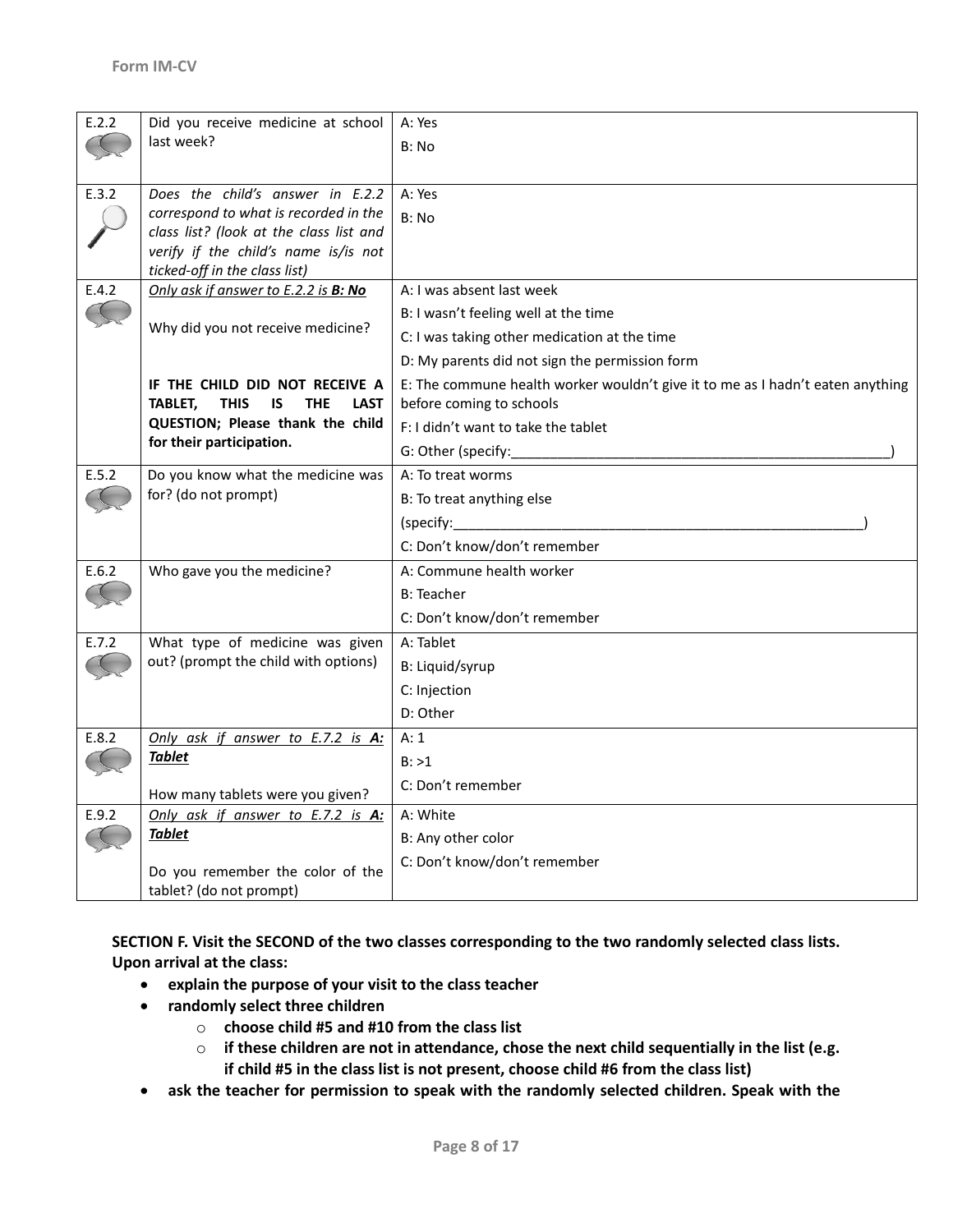# **children one-by-one outside the classroom**

|       | SECTION F: INTERVIEW WITH STUDENTS - RANDOMLY SELECTED CLASS #2                                                  |                                                                                |  |  |
|-------|------------------------------------------------------------------------------------------------------------------|--------------------------------------------------------------------------------|--|--|
|       | - Complete this section by interviewing the FIRST randomly selected child.                                       |                                                                                |  |  |
| F.1.1 | Is the teacher present during the                                                                                | A: Yes                                                                         |  |  |
|       | interview?                                                                                                       | B: No                                                                          |  |  |
|       |                                                                                                                  |                                                                                |  |  |
| F.2.1 | Did you receive medicine at school<br>last week?                                                                 | A: Yes                                                                         |  |  |
|       |                                                                                                                  | B: No                                                                          |  |  |
|       |                                                                                                                  |                                                                                |  |  |
| F.3.1 | Does the child's answer in F.2.1                                                                                 | A: Yes                                                                         |  |  |
|       | correspond to what is recorded in the<br>class list? (look at the class list and                                 | B: No                                                                          |  |  |
|       | verify if the child's name is/is not                                                                             |                                                                                |  |  |
|       | ticked-off in the class list)                                                                                    |                                                                                |  |  |
| F.4.1 | Only ask if answer to F.2.1 is B: No                                                                             | A: I was absent last week                                                      |  |  |
|       | Why did you not receive medicine                                                                                 | B: I wasn't feeling well at the time                                           |  |  |
|       | last week?                                                                                                       | C: I was taking other medication at the time                                   |  |  |
|       |                                                                                                                  | D: My parents did not sign the permission form                                 |  |  |
|       |                                                                                                                  | E: The commune health worker wouldn't give it to me as I hadn't eaten anything |  |  |
|       | IF THE CHILD DID NOT RECEIVE A<br><b>TABLET.</b><br><b>THIS</b><br><b>IS</b><br><b>THE</b><br><b>LAST</b>        | before coming to schools                                                       |  |  |
|       | QUESTION; Please thank the child                                                                                 | F: I didn't want to take the tablet                                            |  |  |
|       | for their participation.                                                                                         |                                                                                |  |  |
| F.5.1 | Do you know what the medicine was                                                                                | A: To treat worms                                                              |  |  |
|       | for? (do not prompt)                                                                                             | B: To treat anything else                                                      |  |  |
|       |                                                                                                                  | (specify:                                                                      |  |  |
|       |                                                                                                                  | C: Don't know/don't remember                                                   |  |  |
| F.6.1 | Who gave you the medicine?                                                                                       | A: Commune health worker                                                       |  |  |
|       |                                                                                                                  | <b>B: Teacher</b>                                                              |  |  |
|       |                                                                                                                  | C: Don't know/don't remember                                                   |  |  |
| F.7.1 | What type of medicine was given                                                                                  | A: Tablet                                                                      |  |  |
|       | out? (prompt the child with options)                                                                             | B: Liquid/syrup                                                                |  |  |
|       |                                                                                                                  | C: Injection                                                                   |  |  |
|       |                                                                                                                  | D: Other                                                                       |  |  |
| F.8.1 | Only ask if answer to F.7.1 is A:                                                                                | A: 1                                                                           |  |  |
|       | <b>Tablet</b>                                                                                                    | B: >1                                                                          |  |  |
|       | How many tablets were you given?                                                                                 | C: Don't remember                                                              |  |  |
| F.9.1 | Only ask if answer to F.7.1 is A:                                                                                | A: White                                                                       |  |  |
|       | Tablet                                                                                                           | B: Any other color                                                             |  |  |
|       | Do you remember the color of the                                                                                 | C: Don't know/don't remember                                                   |  |  |
|       | tablet? (do not prompt)                                                                                          |                                                                                |  |  |
|       |                                                                                                                  |                                                                                |  |  |
| F.1.2 | - Complete this section by interviewing the SECOND randomly selected child.<br>Is the teacher present during the | A: Yes                                                                         |  |  |
|       |                                                                                                                  |                                                                                |  |  |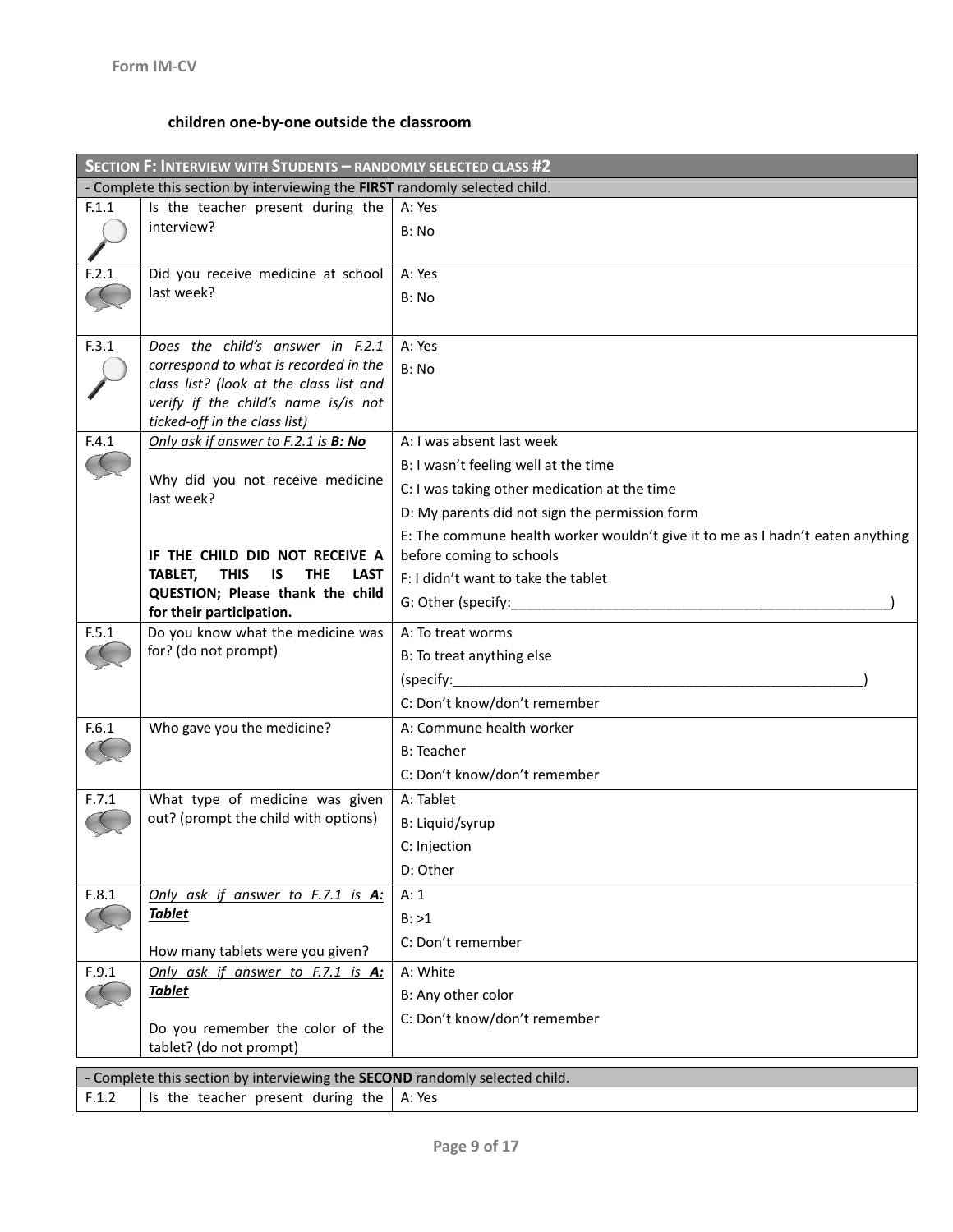|       | interview?                                                   | B: No                                                                          |
|-------|--------------------------------------------------------------|--------------------------------------------------------------------------------|
|       |                                                              |                                                                                |
| F.2.2 | Did you receive medicine at school                           | A: Yes                                                                         |
|       | last week?                                                   | B: No                                                                          |
|       |                                                              |                                                                                |
| F.3.2 | Does the child's answer in F.2.2                             | A: Yes                                                                         |
|       | correspond to what is recorded in the                        | B: No                                                                          |
|       | class list? (look at the class list and                      |                                                                                |
|       | verify if the child's name is/is not                         |                                                                                |
|       | ticked-off in the class list)                                |                                                                                |
| F.4.2 | Only ask if answer to F.2.2 is B: No                         | A: I was absent last week                                                      |
|       | Why did you not receive medicine?                            | B: I wasn't feeling well at the time                                           |
|       |                                                              | C: I was taking other medication at the time                                   |
|       |                                                              | D: My parents did not sign the permission form                                 |
|       | IF THE CHILD DID NOT RECEIVE A                               | E: The commune health worker wouldn't give it to me as I hadn't eaten anything |
|       | TABLET,<br><b>THIS</b><br>IS.<br><b>THE</b><br><b>LAST</b>   | before coming to schools                                                       |
|       | QUESTION; Please thank the child<br>for their participation. | F: I didn't want to take the tablet                                            |
|       |                                                              |                                                                                |
| F.5.2 | Do you know what the medicine was                            | A: To treat worms                                                              |
|       | for? (do not prompt)                                         | B: To treat anything else                                                      |
|       |                                                              |                                                                                |
|       |                                                              | C: Don't know/don't remember                                                   |
| F.6.2 | Who gave you the medicine?                                   | A: Commune health worker                                                       |
|       |                                                              | <b>B</b> : Teacher                                                             |
|       |                                                              | C: Don't know/don't remember                                                   |
| F.7.2 | What type of medicine was given                              | A: Tablet                                                                      |
|       | out? (prompt the child with options)                         | B: Liquid/syrup                                                                |
|       |                                                              | C: Injection                                                                   |
|       |                                                              | D: Other                                                                       |
| F.8.2 | Only ask if answer to F.7.2 is A:                            | A: 1                                                                           |
|       | <b>Tablet</b>                                                | B: >1                                                                          |
|       |                                                              | C: Don't remember                                                              |
|       | How many tablets were you given?                             |                                                                                |
| F.9.2 | Only ask if answer to F.7.2 is A:                            | A: White                                                                       |
|       | <b>Tablet</b>                                                | B: Any other color                                                             |
|       | Do you remember the color of the                             | C: Don't know/don't remember                                                   |
|       | tablet? (do not prompt)                                      |                                                                                |

# **SECTION G: Use this section if necessary to expand upon comments from any of the sections above or to capture information not addressed.**

**SECTION G: COMMENTS ABOUT COVERAGE VALIDATION AT MAIN SCHOOL**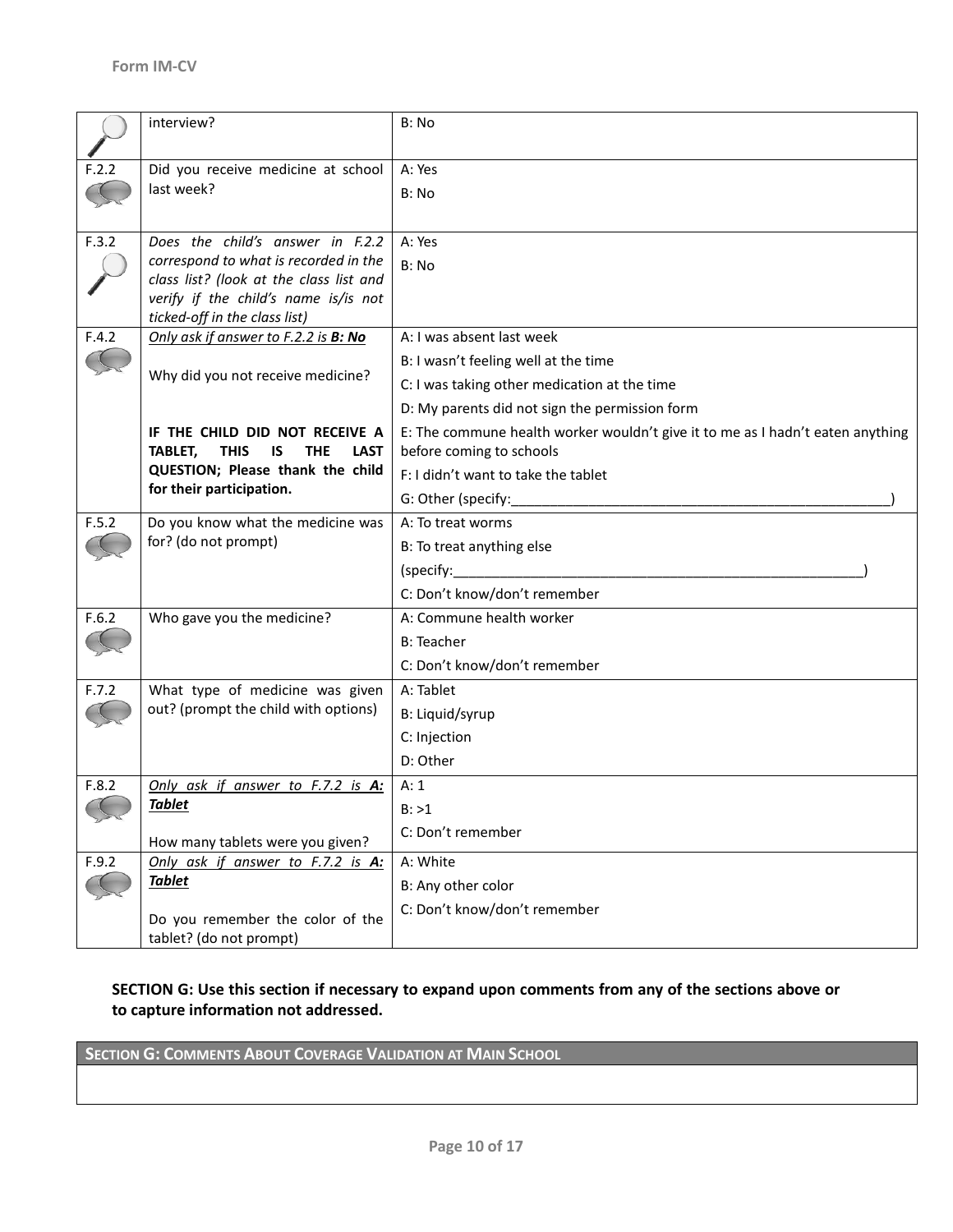**If the primary school does not have any satellites, the monitoring visit is complete.**

→ Return to the commune health center to return the class lists (or return the class lists to the head teacher if they are stored **at the school).**

→ Provide this form to your supervisor

**If the primary school has 1 or more satellite school:** 

→ Proceed to the satellite school that was randomly selected earlier. Fill our section I.

**Speak with the senior teacher. Fill out section J of this form as completely as possible.**

 **Randomly select two classes and speak with two children from each of these classes. Complete sections I-L of this form as completely as possible.** 

#### **SECTION I: Fill in the following information about the satellite school selected for monitoring**

|     | SECTION I: SATELLITE SCHOOL INFORMATION |    |          |  |
|-----|-----------------------------------------|----|----------|--|
| 1.1 | School Location                         |    |          |  |
|     |                                         |    |          |  |
| 1.2 | Number                                  | of | students |  |
|     | enrolled                                |    |          |  |

## **SECTION J: Complete the following section by interviewing the senior teacher of the satellite school. If there is no 'senior' teacher, select one of the teachers to interview.**

| <b>SECTION J: INTERVIEW WITH TEACHER (SATELLITE SCHOOL)</b> |             |  |
|-------------------------------------------------------------|-------------|--|
| Did deworming happen in this $\vert$ A: Yes                 |             |  |
| school last week?                                           | B: No       |  |
| Only ask if answer to J.1 is A: Yes                         | A: April 28 |  |
| What date did deworming taking                              | B: April 29 |  |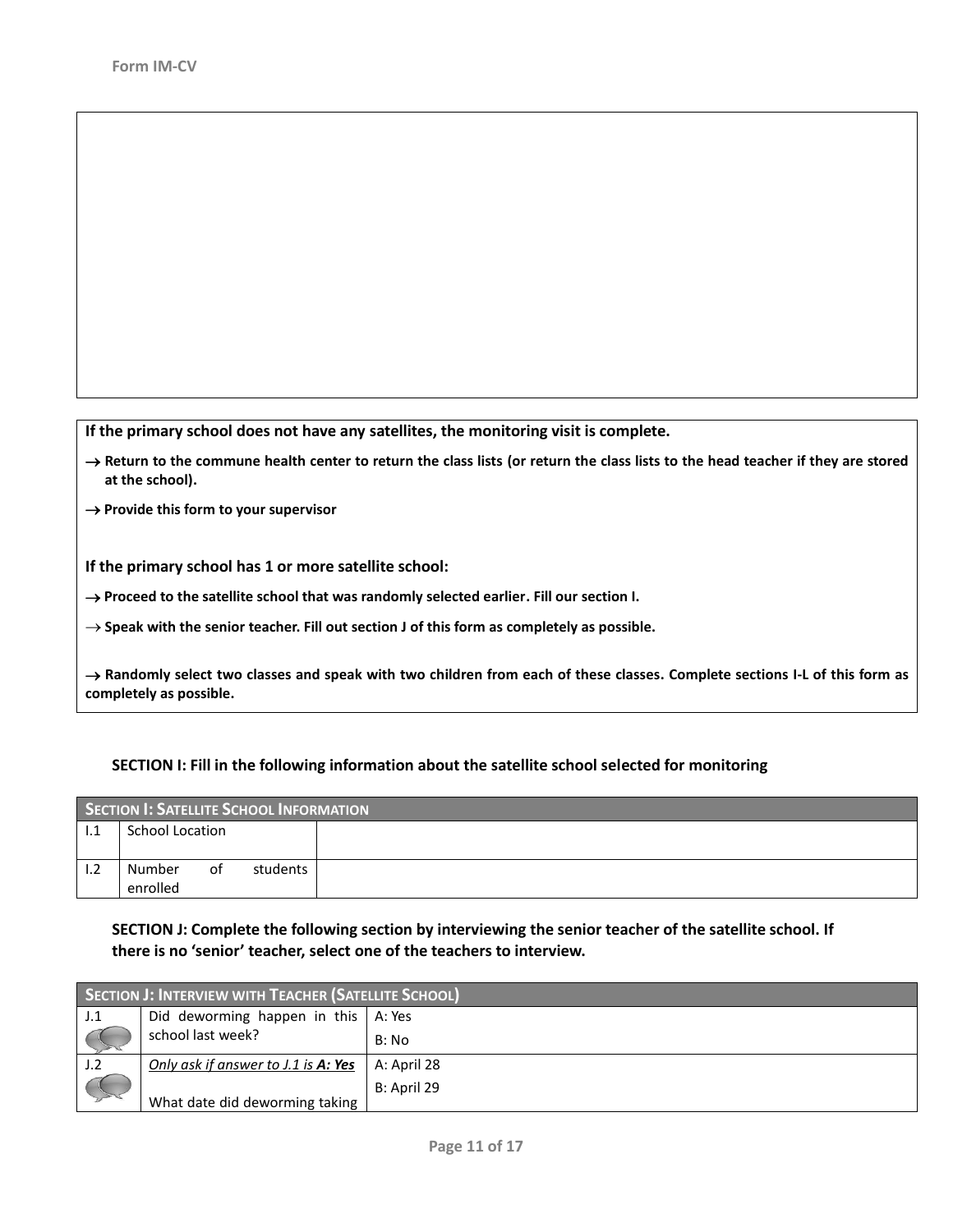|     | place?                                    | $C:$ May 4                                                                                                    |
|-----|-------------------------------------------|---------------------------------------------------------------------------------------------------------------|
|     |                                           |                                                                                                               |
| J.3 | Only ask if answer to J.1 is <b>B: No</b> | A: Was not informed                                                                                           |
|     | did deworming<br>Why<br>not<br>happen?    | B: Deworming will happen on another day instead                                                               |
|     |                                           | specify date and reason for delaying:                                                                         |
|     |                                           | C: Deworming already happened (specify date:                                                                  |
|     |                                           | D: Not enough time to arrange deworming                                                                       |
|     |                                           |                                                                                                               |
| J.4 | Was there a separate mop-up               | A: Yes                                                                                                        |
|     | day performed in the school?              | B: No; mop-up day was performed at the commune health center                                                  |
|     |                                           | C: No; mop-up day was performed somewhere else                                                                |
|     |                                           | (specify: )                                                                                                   |
|     |                                           | D: No mop-up day was arranged in the commune                                                                  |
|     |                                           | E: Children are encouraged to attend the commune health center at any time to<br>receive deworming medication |
|     |                                           | F: Not aware how mop-up day is arranged                                                                       |

**If the satellite school has more than two classes, randomly select two classes to visit. If there are two classes or less, all classes will be visited. Complete section K and L below, depending on the number of classes at the satellite school.**

**SECTION K. Visit the FIRST of the two randomly selected classes. Upon arrival at the class:**

- **explain the purpose of your visit to the class teacher**
- **randomly select two children**
	- o **choose child #5 and #10 from the class list**
	- o **if these children are not in attendance, chose the next child sequentially in the list (e.g. if child #5 in the class list is not present, choose child #6 from the class list)**
- **ask the teacher for permission to speak with the randomly selected children. Speak with the children one-by-one outside the classroom**

| SECTION K: INTERVIEW WITH STUDENTS - RANDOMLY SELECTED CLASS #1 (SATELLITE SCHOOL) |                                                                            |        |  |
|------------------------------------------------------------------------------------|----------------------------------------------------------------------------|--------|--|
|                                                                                    | - Complete this section by interviewing the FIRST randomly selected child. |        |  |
| K.1.1                                                                              | Is the teacher present during the                                          | A: Yes |  |
|                                                                                    | interview?                                                                 | B: No  |  |
|                                                                                    |                                                                            |        |  |
| K.2.1                                                                              | Did you receive medicine at school                                         | A: Yes |  |
|                                                                                    | last week?                                                                 | B: No  |  |
|                                                                                    |                                                                            |        |  |
| K.3.1                                                                              | Does the child's answer in K.2.1                                           | A: Yes |  |
|                                                                                    | correspond to what is recorded in the                                      | B: No  |  |
|                                                                                    | class list? (look at the class list and                                    |        |  |
|                                                                                    | verify if the child's name is/is not                                       |        |  |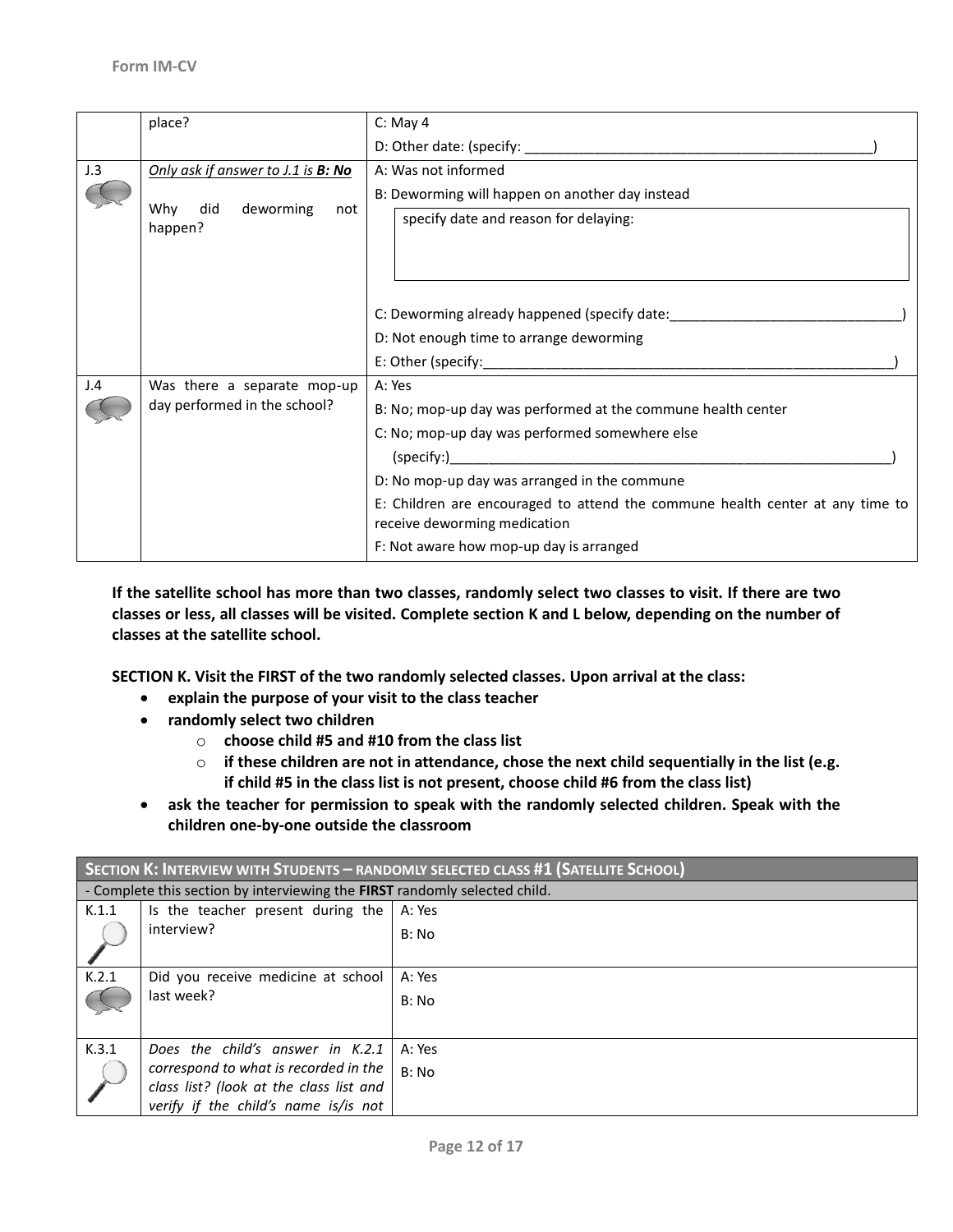|       | ticked-off in the class list)                                               |                                                                                |
|-------|-----------------------------------------------------------------------------|--------------------------------------------------------------------------------|
| K.4.1 | Only ask if answer to K.2.1 is B: No                                        | A: I was absent last week                                                      |
|       |                                                                             | B: I wasn't feeling well at the time                                           |
|       | Why did you not receive medicine<br>last week?                              | C: I was taking other medication at the time                                   |
|       |                                                                             | D: My parents did not sign the permission form                                 |
|       |                                                                             | E: The commune health worker wouldn't give it to me as I hadn't eaten anything |
|       | IF THE CHILD DID NOT RECEIVE A                                              | before coming to schools                                                       |
|       | <b>TABLET.</b><br><b>THIS</b><br>IS<br><b>THE</b><br><b>LAST</b>            | F: I didn't want to take the tablet                                            |
|       | QUESTION; Please thank the child                                            |                                                                                |
|       | for their participation.                                                    | A: To treat worms                                                              |
| K.5.1 | Do you know what the medicine was<br>for? (do not prompt)                   |                                                                                |
|       |                                                                             | B: To treat anything else                                                      |
|       |                                                                             | (specify:                                                                      |
|       |                                                                             | C: Don't know/don't remember                                                   |
| K.6.1 | Who gave you the medicine?                                                  | A: Commune health worker                                                       |
|       |                                                                             | <b>B: Teacher</b>                                                              |
|       |                                                                             | C: Don't know/don't remember                                                   |
| K.7.1 | What type of medicine was given                                             | A: Tablet                                                                      |
|       | out? (prompt the child with options)                                        | B: Liquid/syrup                                                                |
|       |                                                                             | C: Injection                                                                   |
|       |                                                                             | D: Other                                                                       |
| K.8.1 | Only ask if answer to K.7.1 is A:                                           | A: 1                                                                           |
|       | <b>Tablet</b>                                                               | B: >1                                                                          |
|       |                                                                             | C: Don't remember                                                              |
|       | How many tablets were you given?                                            |                                                                                |
| J.9.1 | Only ask if answer to K.7.1 is A:<br><u>Tablet</u>                          | A: White                                                                       |
|       |                                                                             | B: Any other color                                                             |
|       | Do you remember the color of the                                            | C: Don't know/don't remember                                                   |
|       | tablet? (do not prompt)                                                     |                                                                                |
|       | - Complete this section by interviewing the SECOND randomly selected child. |                                                                                |
| K.1.2 | Is the teacher present during the                                           | A: Yes                                                                         |
|       | interview?                                                                  | B: No                                                                          |
|       |                                                                             |                                                                                |
| K.2.2 | Did you receive medicine at school                                          | A: Yes                                                                         |
|       | last week?                                                                  | B: No                                                                          |
|       |                                                                             |                                                                                |
| K.3.2 | Does the child's answer in K.2.2                                            | A: Yes                                                                         |
|       | correspond to what is recorded in the                                       | B: No                                                                          |
|       | class list? (look at the class list and                                     |                                                                                |
|       | verify if the child's name is/is not                                        |                                                                                |
| K.4.2 | ticked-off in the class list)<br>Only ask if answer to K.2.2 is B: No       | A: I was absent last week                                                      |
|       |                                                                             | B: I wasn't feeling well at the time                                           |
|       | Why did you not receive medicine?                                           |                                                                                |
|       |                                                                             | C: I was taking other medication at the time                                   |
|       |                                                                             | D: My parents did not sign the permission form                                 |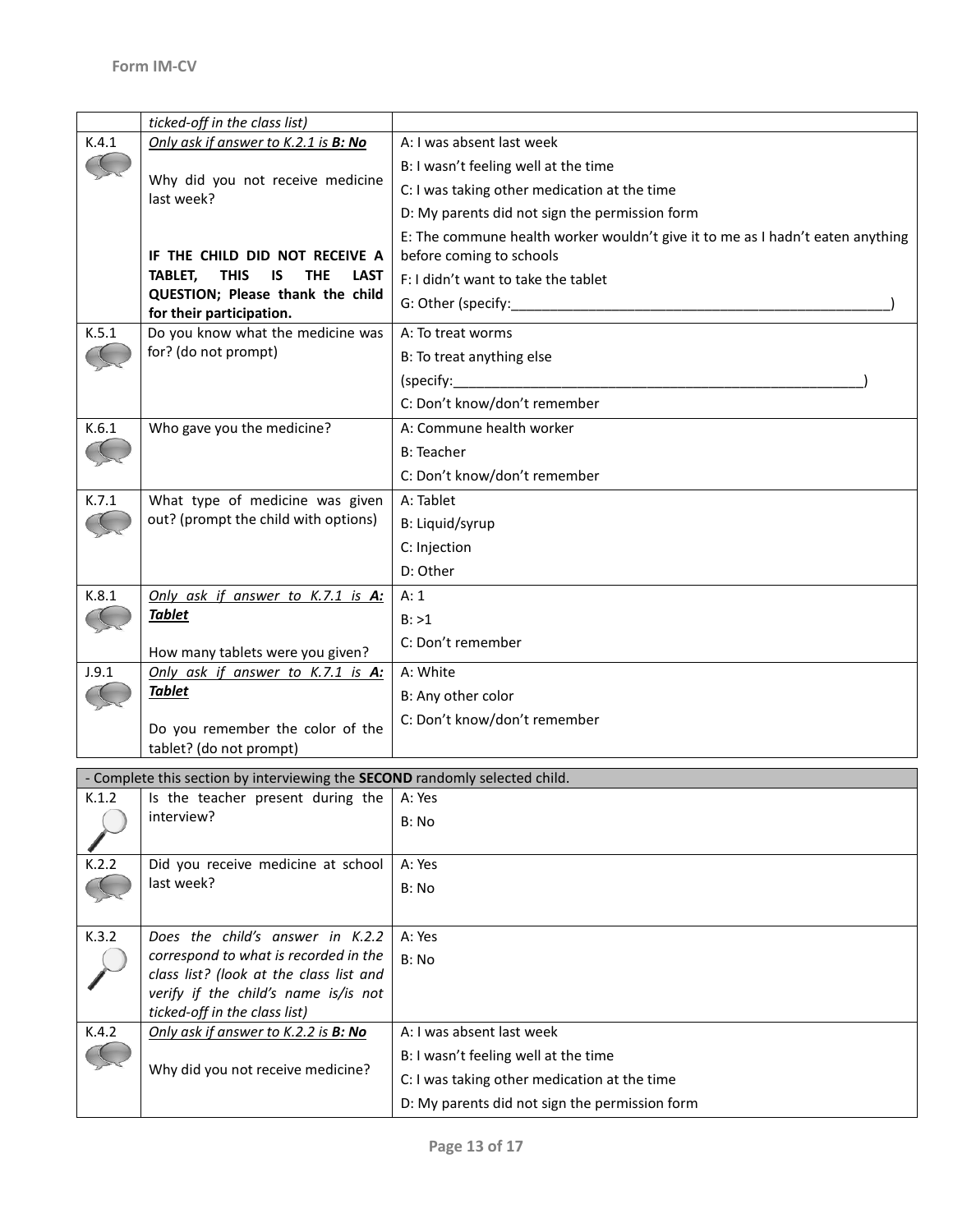|       | IF THE CHILD DID NOT RECEIVE A<br><b>THIS</b><br>TABLET.<br><b>IS</b><br><b>THE</b><br><b>LAST</b> | E: The commune health worker wouldn't give it to me as I hadn't eaten anything<br>before coming to schools       |
|-------|----------------------------------------------------------------------------------------------------|------------------------------------------------------------------------------------------------------------------|
|       | QUESTION; Please thank the child                                                                   | F: I didn't want to take the tablet                                                                              |
|       | for their participation.                                                                           | G: Other (specify: Same Content of Second Lines of Second Lines of Second Lines of Second Lines and Second Lines |
| K.5.2 | Do you know what the medicine was                                                                  | A: To treat worms                                                                                                |
|       | for? (do not prompt)                                                                               | B: To treat anything else                                                                                        |
|       |                                                                                                    | (specify:                                                                                                        |
|       |                                                                                                    | C: Don't know/don't remember                                                                                     |
| K.6.2 | Who gave you the medicine?                                                                         | A: Commune health worker                                                                                         |
|       |                                                                                                    | <b>B: Teacher</b>                                                                                                |
|       |                                                                                                    | C: Don't know/don't remember                                                                                     |
| K.7.2 | What type of medicine was given                                                                    | A: Tablet                                                                                                        |
|       | out? (prompt the child with options)                                                               | B: Liquid/syrup                                                                                                  |
|       |                                                                                                    | C: Injection                                                                                                     |
|       |                                                                                                    | D: Other                                                                                                         |
| K.8.2 | Only ask if answer to K.7.2 is A:                                                                  | A: 1                                                                                                             |
|       | <b>Tablet</b>                                                                                      | B: >1                                                                                                            |
|       | How many tablets were you given?                                                                   | C: Don't remember                                                                                                |
| K.9.2 | Only ask if answer to K.7.2 is A:                                                                  | A: White                                                                                                         |
|       | <u>Tablet</u>                                                                                      | B: Any other color                                                                                               |
|       | Do you remember the color of the<br>tablet? (do not prompt)                                        | C: Don't know/don't remember                                                                                     |

**SECTION L. Visit the SECOND of the two randomly selected classes. Upon arrival at the class:**

- **explain the purpose of your visit to the class teacher**
- **randomly select two children**
	- o **choose child #5 and #10 from the class list**
	- o **if these children are not in attendance, chose the next child sequentially in the list (e.g. if child #5 in the class list is not present, choose child #6 from the class list)**
- **ask the teacher for permission to speak with the randomly selected children. Speak with the children one-by-one outside the classroom**

| SECTION L: INTERVIEW WITH STUDENTS - RANDOMLY SELECTED CLASS #2 (SATELLITE SCHOOL) |                                                                            |        |  |
|------------------------------------------------------------------------------------|----------------------------------------------------------------------------|--------|--|
|                                                                                    | - Complete this section by interviewing the FIRST randomly selected child. |        |  |
| L.1.1                                                                              | Is the teacher present during the                                          | A: Yes |  |
|                                                                                    | interview?                                                                 | B: No  |  |
|                                                                                    |                                                                            |        |  |
| L.2.1                                                                              | Did you receive medicine at school                                         | A: Yes |  |
|                                                                                    | last week?                                                                 | B: No  |  |
|                                                                                    |                                                                            |        |  |
| L.3.1                                                                              | Does the child's answer in L.2.1                                           | A: Yes |  |
|                                                                                    | correspond to what is recorded in the                                      | B: No  |  |
|                                                                                    | class list? (look at the class list and                                    |        |  |
|                                                                                    | verify if the child's name is/is not                                       |        |  |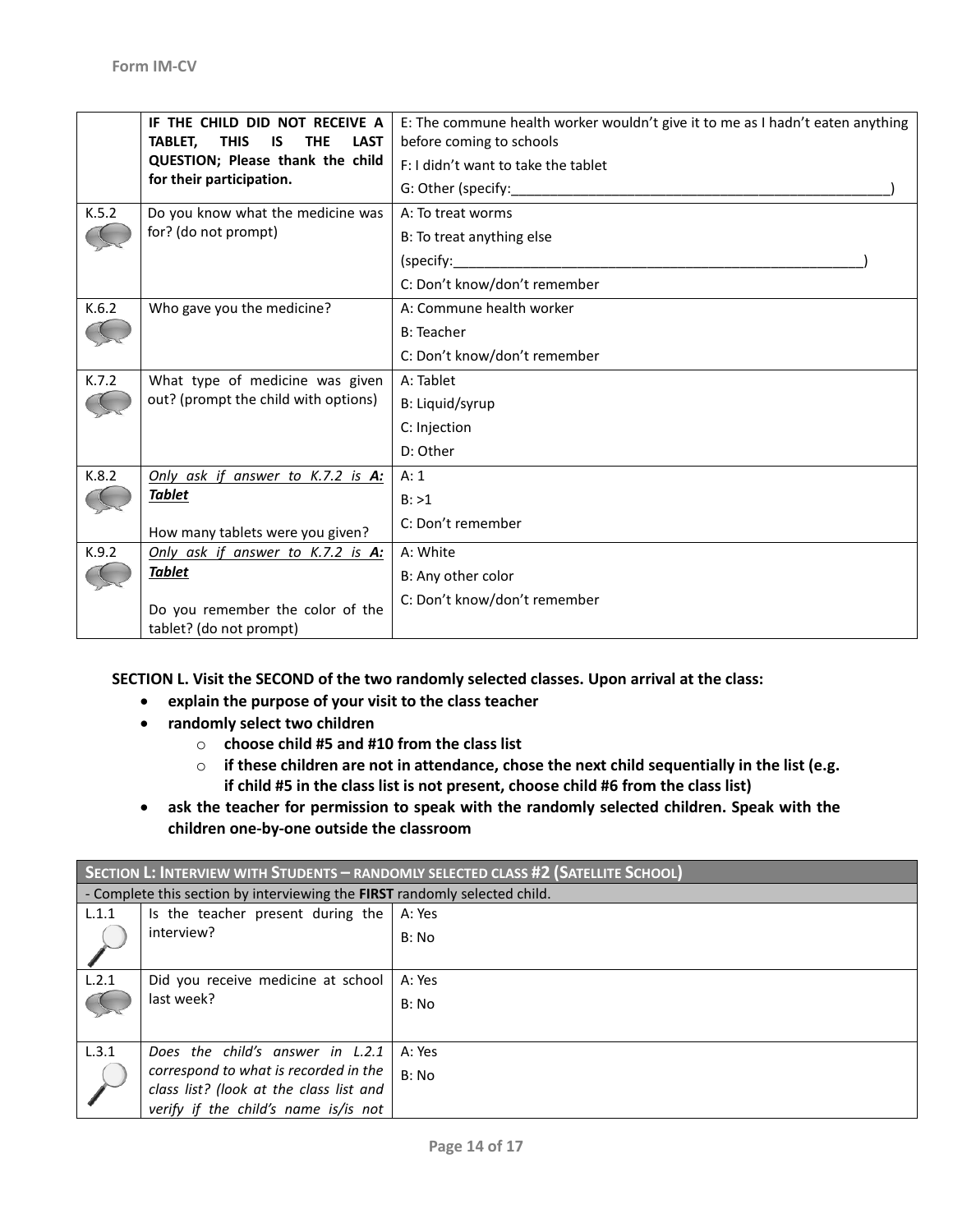|       | ticked-off in the class list)                                               |                                                                                |
|-------|-----------------------------------------------------------------------------|--------------------------------------------------------------------------------|
| L.4.1 | Only ask if answer to L.2.1 is B: No                                        | A: I was absent last week                                                      |
|       |                                                                             | B: I wasn't feeling well at the time                                           |
|       | Why did you not receive medicine<br>last week?                              | C: I was taking other medication at the time                                   |
|       |                                                                             | D: My parents did not sign the permission form                                 |
|       |                                                                             | E: The commune health worker wouldn't give it to me as I hadn't eaten anything |
|       | IF THE CHILD DID NOT RECEIVE A                                              | before coming to schools                                                       |
|       | <b>TABLET,</b><br><b>THIS</b><br>IS<br><b>THE</b><br><b>LAST</b>            | F: I didn't want to take the tablet                                            |
|       | QUESTION; Please thank the child                                            |                                                                                |
|       | for their participation.                                                    |                                                                                |
| L.5.1 | Do you know what the medicine was<br>for? (do not prompt)                   | A: To treat worms                                                              |
|       |                                                                             | B: To treat anything else                                                      |
|       |                                                                             | (specify:                                                                      |
|       |                                                                             | C: Don't know/don't remember                                                   |
| L.6.1 | Who gave you the medicine?                                                  | A: Commune health worker                                                       |
|       |                                                                             | <b>B: Teacher</b>                                                              |
|       |                                                                             | C: Don't know/don't remember                                                   |
| L.7.1 | What type of medicine was given                                             | A: Tablet                                                                      |
|       | out? (prompt the child with options)                                        | B: Liquid/syrup                                                                |
|       |                                                                             | C: Injection                                                                   |
|       |                                                                             | D: Other                                                                       |
| L.8.1 | Only ask if answer to L.7.1 is A:                                           | A: 1                                                                           |
|       | <b>Tablet</b>                                                               | B: >1                                                                          |
|       |                                                                             | C: Don't remember                                                              |
|       | How many tablets were you given?                                            |                                                                                |
| L.9.1 | Only ask if answer to L.7.1 is A:                                           | A: White                                                                       |
|       | <b>Tablet</b>                                                               | B: Any other color                                                             |
|       | Do you remember the color of the                                            | C: Don't know/don't remember                                                   |
|       | tablet? (do not prompt)                                                     |                                                                                |
|       | - Complete this section by interviewing the SECOND randomly selected child. |                                                                                |
| L.1.2 | Is the teacher present during the                                           | A: Yes                                                                         |
|       | interview?                                                                  | B: No                                                                          |
|       |                                                                             |                                                                                |
| L.2.2 | Did you receive medicine at school                                          | A: Yes                                                                         |
|       | last week?                                                                  | B: No                                                                          |
|       |                                                                             |                                                                                |
| L.3.2 | Does the child's answer in L.2.2                                            | A: Yes                                                                         |
|       | correspond to what is recorded in the                                       | B: No                                                                          |
|       | class list? (look at the class list and                                     |                                                                                |
|       | verify if the child's name is/is not                                        |                                                                                |
|       | ticked-off in the class list)                                               |                                                                                |
| L.4.2 | Only ask if answer to L.2.2 is B: No                                        | A: I was absent last week                                                      |
|       | Why did you not receive medicine?                                           | B: I wasn't feeling well at the time                                           |
|       |                                                                             | C: I was taking other medication at the time                                   |
|       |                                                                             | D: My parents did not sign the permission form                                 |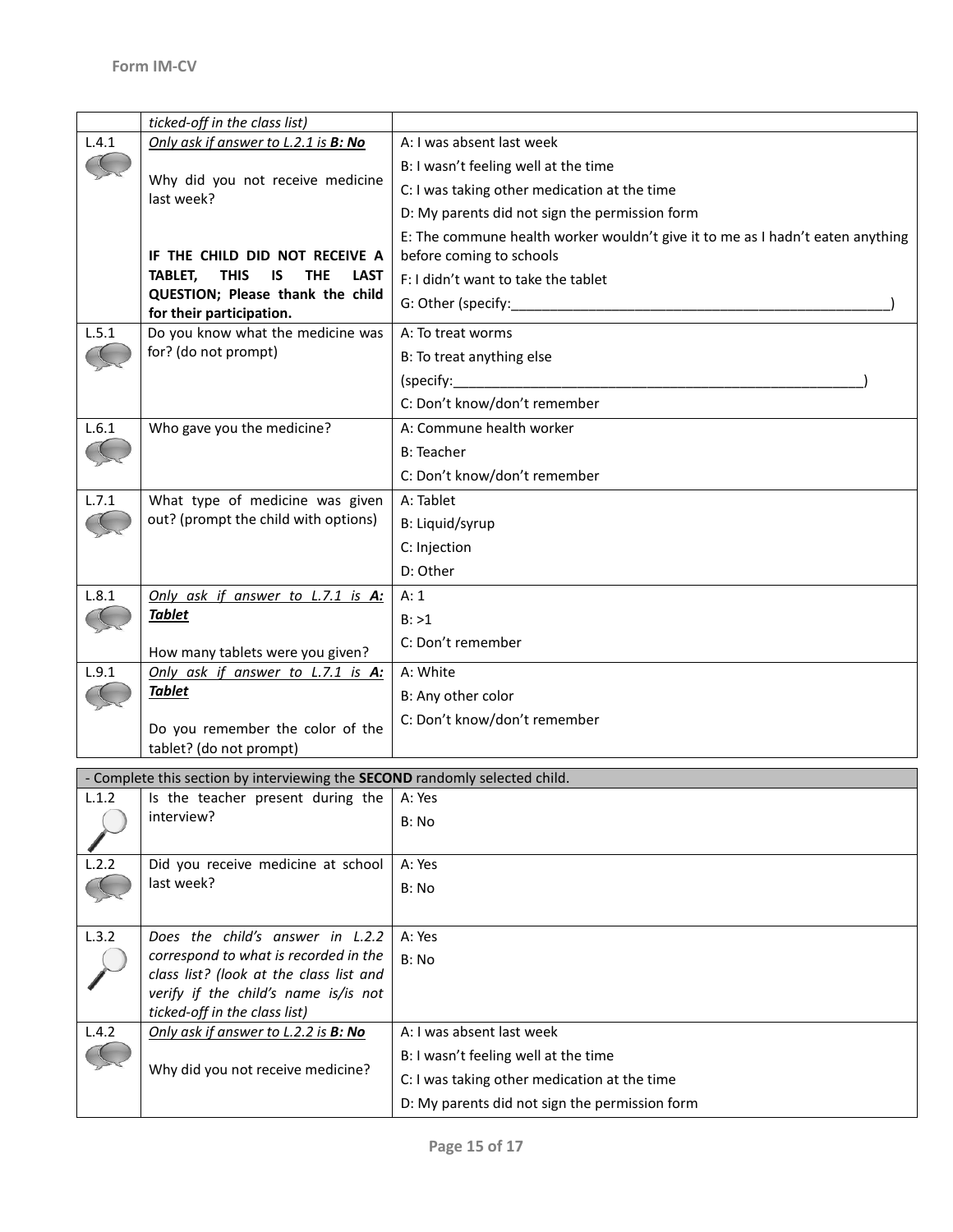|       | IF THE CHILD DID NOT RECEIVE A<br><b>THIS</b><br>TABLET.<br>IS<br><b>THE</b><br><b>LAST</b> | E: The commune health worker wouldn't give it to me as I hadn't eaten anything<br>before coming to schools |
|-------|---------------------------------------------------------------------------------------------|------------------------------------------------------------------------------------------------------------|
|       | QUESTION; Please thank the child                                                            | F: I didn't want to take the tablet                                                                        |
|       | for their participation.                                                                    |                                                                                                            |
| L.5.2 | Do you know what the medicine was                                                           | A: To treat worms                                                                                          |
|       | for? (do not prompt)                                                                        | B: To treat anything else                                                                                  |
|       |                                                                                             | (specify:______________________                                                                            |
|       |                                                                                             | C: Don't know/don't remember                                                                               |
| L.6.2 | Who gave you the medicine?                                                                  | A: Commune health worker                                                                                   |
|       |                                                                                             | <b>B: Teacher</b>                                                                                          |
|       |                                                                                             | C: Don't know/don't remember                                                                               |
| L.7.2 | What type of medicine was given                                                             | A: Tablet                                                                                                  |
|       | out? (prompt the child with options)                                                        | B: Liquid/syrup                                                                                            |
|       |                                                                                             | C: Injection                                                                                               |
|       |                                                                                             | D: Other                                                                                                   |
| L.8.2 | Only ask if answer to L.7.2 is A:                                                           | A:1                                                                                                        |
|       | <b>Tablet</b>                                                                               | B: >1                                                                                                      |
|       | How many tablets were you given?                                                            | C: Don't remember                                                                                          |
| L.9.2 | Only ask if answer to L.7.2 is A:                                                           | A: White                                                                                                   |
|       | <b>Tablet</b>                                                                               | B: Any other color                                                                                         |
|       | Do you remember the color of the<br>tablet? (do not prompt)                                 | C: Don't know/don't remember                                                                               |

### **SECTION M: Use this section if necessary to expand upon comments from any of the sections above or to capture information not addressed.**

**SECTION M: COMMENTS ABOUT COVERAGE VALIDATION AT SATELLITE SCHOOL**

**The monitoring visit is now complete.**

 **Return to the commune health center to return the class lists (or return the main school if the class lists are stored at the main school)**